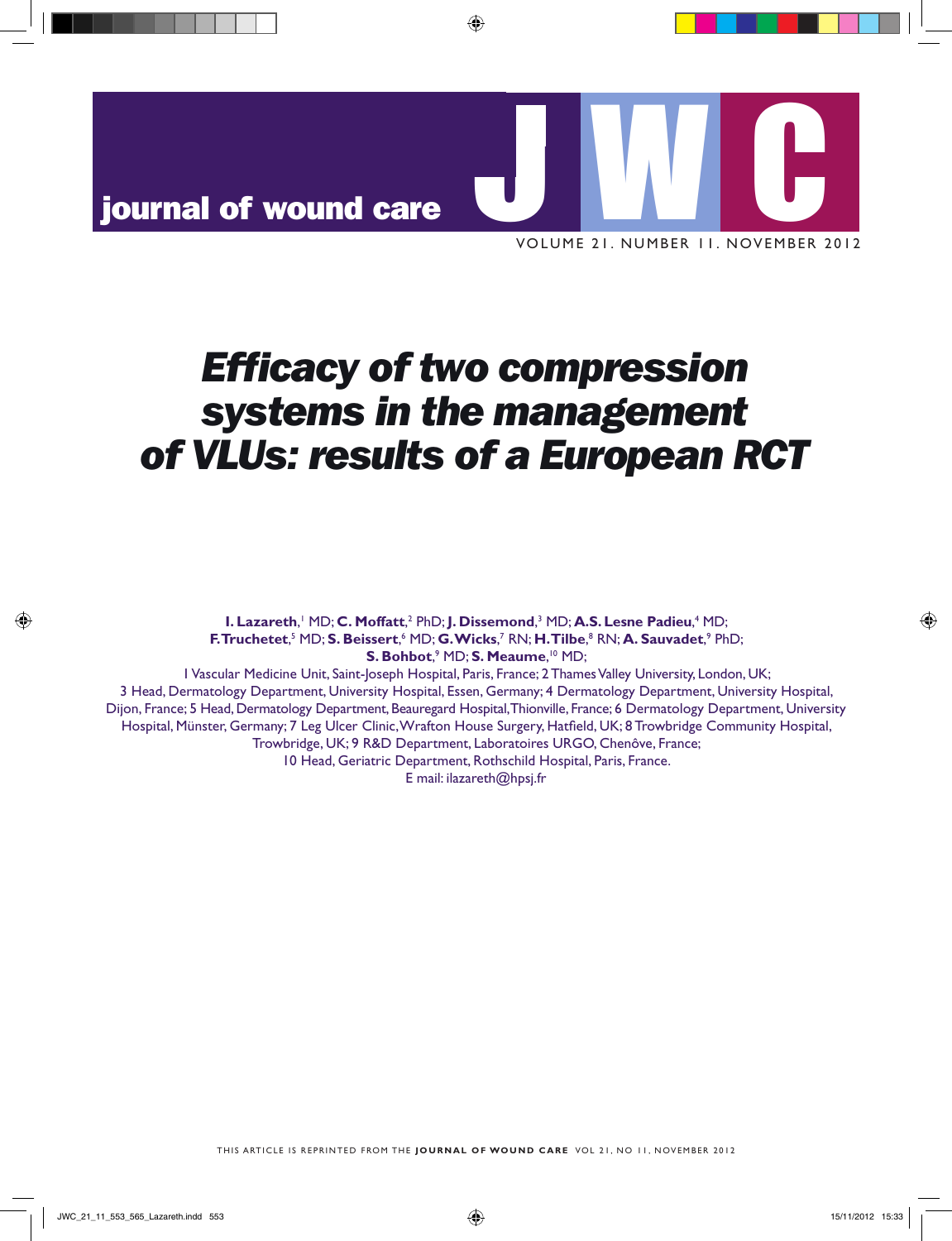

 $\bigoplus$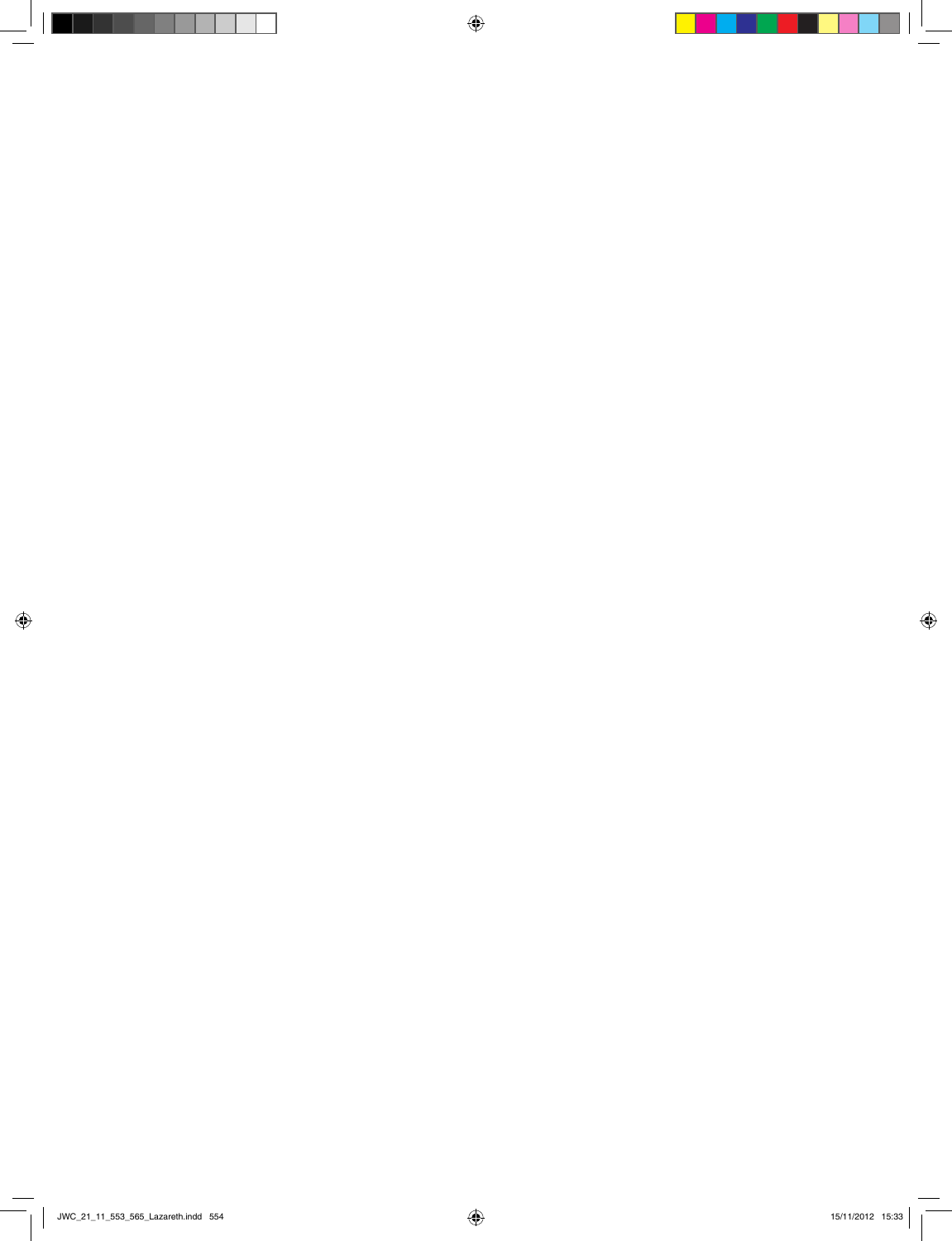### research

# Efficacy of two compression systems in the management of VLUs: results of a European RCT

◈

<sup>l</sup>**Objective:** To evaluate the efficacy, tolerance and acceptability an innovative two-layer system (KTwo; Laboratoires URGO) versus an established four-layer bandage system (Profore; Smith & Nephew) in the local management of venous leg ulcers.

**Method:** A non-inferiority European randomised controlled trial, conducted in 37 centres, in three countries (France, UK and Germany), on patients presenting with venous leg ulcers (VLUs). Participants were adult, non-immunosuppressed patients who presented with non-infected, non-malignant leg ulcers, predominantly of venous origin (ABPI $> 0.8$ ), with a surface area of 2–50cm<sup>2</sup> and duration 1–24 months. Patients were followed-up every 2 weeks for a period of 12 weeks, or until full closure. Visits included a clinical examination, wound area tracings and photographic evidence. The primary endpoint was the percentage of leg ulcers healed after the 12 weeks, with secondary endpoints of relative wound area reduction (RWAR), absolute wound area reduction (AWAR) and the percentage of wounds with RWAR ≥ 40%.

**Results:** In total, 187 patients were randomised to either the two-layer bandage (2LB, n=94) or fourlayer bandage (4LB; n=93) system. The two groups were comparable, with regard to wound and patient characteristics, at baseline. By week 12, 44% of VLUs in the 2LB group and 39% in the 4LB group had healed (intention-to-treat [ITT] analysis). The per-protocol (PP) analysis showed that complete wound closure was obtained in 48% and 38% of the 2LB and 4LB groups, respectively. A non-inferiority margin within –10% is considered as demonstrating a 95% and 97.5% confidence interval ( $p=0.001$ ). The AWAR was 6.6cm<sup>2</sup> in the test and 4.9cm $^2$  in the control group.The percentage of wounds with a RWAR ≥40% was 47% and 44% for the 2LB and 4LB systems, respectively. Pain between dressing changes was reported in 27% of the test and 40% of the control group, and the incidence of adverse events was 17% and 25%, respectively. The 2LB compression system was considered to be significantly easier to apply than the 4LB (p=0.038).

<sup>l</sup> **Conclusion:** The 2LB system (KTwo) was not seen to be any less effective than a well-known 4LB system (Profore) in the management of VLUs. Furthermore, the 2LB system was considered to be easier to apply, representing an alternative to the conventional treatment with 4LB currently available.

**• Declaration of interest:** This study was sponsored by a grant from Laboratoires URGO, manufacturers of KTwo. S. Bohbot and A. Sauvadet are employees of Laboratoires Urgo. S. Meaume has received monetary compensation as a speaker for Laboratoires Urgo. Data management and statistical analyses were conducted by Vertical (J.C. Kerihuel; Paris, France).

### compression therapy; venous leg ulcer; randomised controlled trial; two-layer bandage

hronic venous insufficiency in the low-<br>er extremities can result in venous sta-<br>sis, venous hypertension and oedema,<br>causing pain, discomfort and eventual-<br>ly the development of ulceration of the<br>affected limb. Topical co er extremities can result in venous stasis, venous hypertension and oedema, causing pain, discomfort and eventually the development of ulceration of the a means to treat or prevent these adverse effects.<sup>1</sup>

High-compression bandaging is an effective treatment for leg ulceration, which affects 1.5–1.8% of adults in industrialised countries, healing the majority of new venous leg ulcers (VLUs) within 1 year.<sup>2,3</sup> Research has shown high compression devices to be more effective in healing VLUs than those exerting a lower pressure.4 However, many of the sequaelae of ulceration affect a patient's ability to tolerate

high pressures,<sup>5</sup> which makes application complex, requiring substantial skill and knowledge.

A better understanding of the pathophysiology underlying venous disease and the development of systems able to measure interface pressures in compression bandages, have led to the development of reliable and effective multilayer compression systems.6 There are an increasing number of compression systems available for the topical treatment of VLUs, particularly multilayer compression systems (two to four layers). The use of any of these systems will depend on several parameters, including the choice and concordance of the patient, the acceptability and ease of application of the system used, and also the cost of each system.2 Furthermore,

**I. Lazareth**, <sup>1</sup> MD; **C. Moffatt**, <sup>2</sup> PhD; **J. Dissemond**, <sup>3</sup> MD; **A.S. Lesne Padieu**, <sup>4</sup> MD; **F. Truchetet**, <sup>5</sup> MD; **S. Beissert**, <sup>6</sup> MD; **G. Wicks**, <sup>7</sup> RN; **H. Tilbe**, <sup>8</sup> RN; A. Sauvadet,<sup>9</sup> PhD; **S. Bohbot**, <sup>9</sup> MD; **S. Meaume**, <sup>10</sup> MD; 1 Vascular Medicine Unit, Saint-Joseph Hospital, Paris, France; 2 Thames Valley University, London, UK; continued on page 554

THIS ARTICLE IS REPRINTED FROM THE **JOURNAL OF WOUND CARE** VOL 21, NO 11, NOVEMBER 2012

⊕

s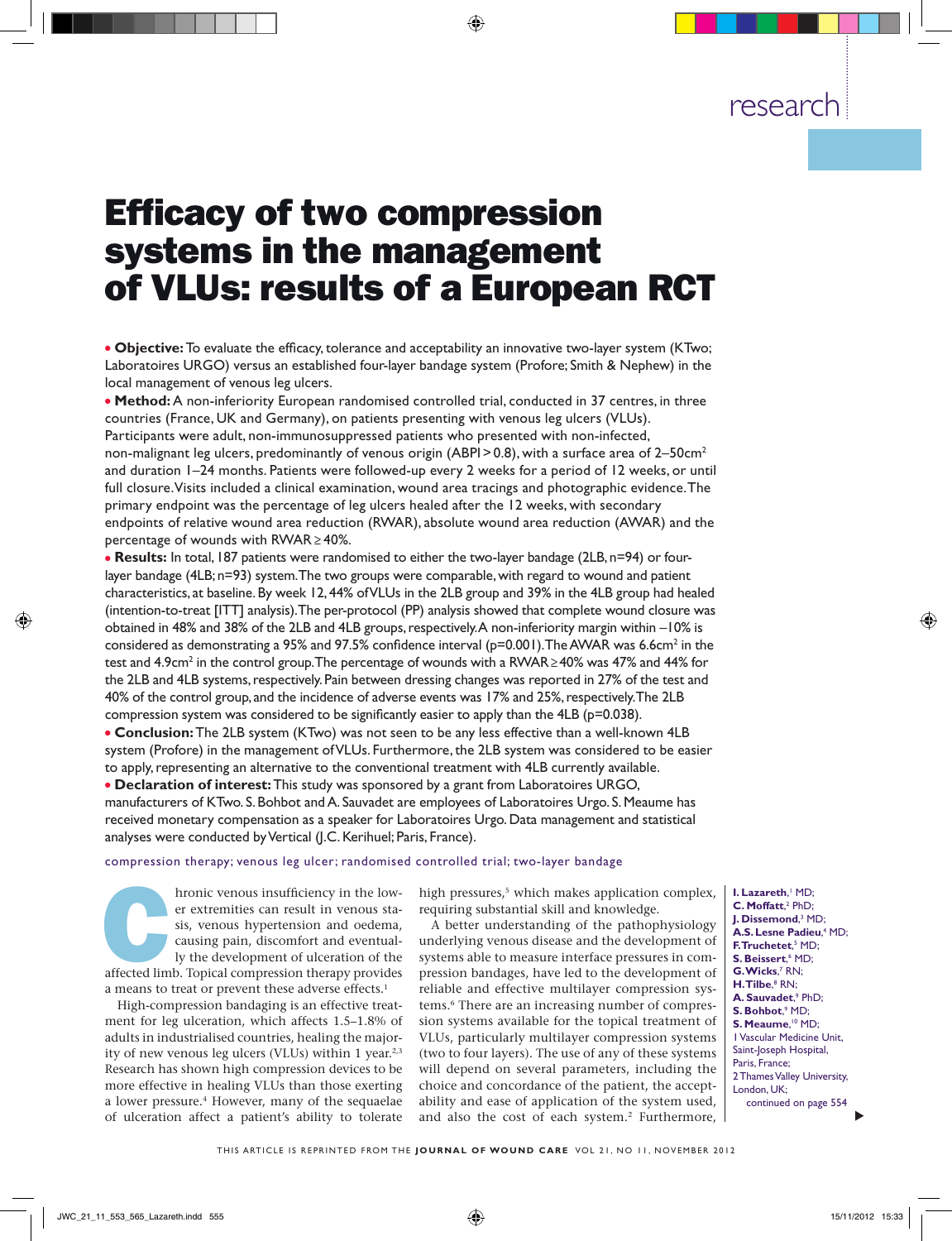⊕

### research

3 Head, Dermatology Department, University Hospital, Essen, Germany; 4 Dermatology Department, University Hospital, Dijon, France; 5 Head, Dermatology Department, Beauregard Hospital, Thionville, France; 6 Dermatology Department, University Hospital, Münster, Germany; 7 Leg Ulcer Clinic, Wrafton House Surgery, Hatfield, UK; 8 Trowbridge Community Hospital, Trowbridge, UK; 9 R&D Department, Laboratoires URGO, Chenôve, France; 10 Head, Geriatric Department, Rothschild Hospital, Paris, France. E mail: ilazareth@hpsj.fr

research has shown that the proportion of patients to achieve full healing is related to their concordance with compression therapy, $7$  which in turn is related to the ease and comfort while wearing the compression bandage.8

Several randomised clinical trials (RCTs), devoted to the management of VLUs, report that the efficacies of different compression systems are similar,  $9-16$ while other trials report multilayer bandage systems to be superior to short-stretch systems.17–19

Laboratoires URGO have developed a new two-layer compression system (2LB), KTwo, formed of two separated bandage components. This 2LB has been evaluated through an open clinical trial for the treatment of VLUs, which suggested it was effective, with a documented high level of patient concordance.<sup>20</sup> On healthy volunteers, this 2LB was shown to have similar bandage interface pressures to those observed with other multilayer compression systems, and has been shown to have good local tolerance.<sup>21,22</sup> Demonstrating two high-compression systems have the same level of clinical efficacy provides health professionals and patients with a greater choice as to these systems, which has the possibility to improve concordance.

The objective of this clinical RCT is to compare the therapeutic efficacy and the safety of two multilayer compression systems: KTwo and Profore (Smith & Nephew), a well–known four-layer system (4LB), in the treatment of VLUs. $13,17,23-26$ 

#### Method

This clinical, multicentre, controlled, randomised trial was conducted in two parallel groups in three European countries (France, United Kingdom and Germany). There were 37 active investigating centres, involving vascular physicians, dermatologists and tissue viability nurses.

Patients recruited for this clinical investigation were inpatients or outpatients, presenting with either a venous or mixed aetiology leg ulcer, confirmed by an ankle brachial pressure index (ABPI) of 0.8–1.3 in both legs, at baseline. Patients had to be ≥18 years receiving treatment for their leg ulcer with a multilayer compression system (two, three or four bandages), and be followed-up by the same investigating team throughout the 12-week treatment period. Additional criteria were:

- Ankle circumference 18-25cm
- $\bullet$  Target ulcer surface area 2–5cm<sup>2</sup>
- Ulcer duration 1–24 months.

If a patient presented with several ulcers located on the same limb at the inclusion visit, the investigator selected one wound for the evaluation (target ulcer), which best met the selection criteria. This ulcer had to be a minimum of 3cm from the edge of any other wound on the same limb. The other wounds were treated with the centre's standard protocol. Any ulcers located on the contralateral inferior limb were

treated by the investigator with the same compression system, provided by the sponsor.

- The primary exclusion criteria comprised:
- Suspected clinical infection of the ulcer
- Scheduled surgery for the ulcer during the 12 weeks following inclusion
- Ulcer surface totally covered with dry fibrinous tissue at inclusion, or a malignant ulcer (any known degeneration)
- History of deep or superficial venous thrombosis in the 3 months prior to inclusion.

Patients with a known hypersensitivity to one of the components of the tested compression systems were also excluded, as were those who presented with a neoplasic lesion being treated with radiotherapy or chemotherapy, patients being treated with immunosuppressive drugs or high-dose corticosteroids, and those confined to bed.

### **Study protocol**

At the inclusion visit, written informed consent was obtained from each patient and the measurement of the ABPI confirmed, with a mini Doppler. Patients included in the trial were then randomised to either 2LB or 4LB systems, following a centralised randomisation list previously provided by the statistician.

Demographic parameters, the medical, surgical and leg ulcer history of the patient and a detailed wound description (location, duration, peri-lesional skin condition and state of the wound bed) were documented by the physician.

The compression systems were applied according to manufacturer instructions for 12 weeks, or until full healing, unless a serious adverse event occurred rendering patient follow-up impossible or if the patient withdrew consent. Dressing changes were conducted by the investigating team at the scheduled visits, and by private nurses between two visits. A specific letter and procedures were provided to the private nurse to explain the protocol and the Instructions for the application of the two compression systems. At every dressing change, the clinician documented which primary dressing was applied to the wound.

Investigator assessments were planned every 14 $\pm$ 3 days, for 12 weeks (at weeks 2, 4, 6, 8, 10 and 12), including clinical examination, a planimetric record (wound area tracing) and a digital photograph following standard procedures provided by the sponsor. Visits also included evaluation of the tolerance (occurrence of local adverse events) and acceptability parameters (ease of application with a 4-point scale and pain on a visual analogue scale [VAS]).

### **Endpoints**

The selected primary study endpoint for the two systems, 2LB and 4LB, was the number of ulcers to achieve complete closure (100% re-epithelialisation) after 12 weeks of treatment.

THIS ARTICLE IS REPRINTED FROM THE **JOURNAL OF WOUND CARE** VOL 21, NO 11, NOVEMBER 2012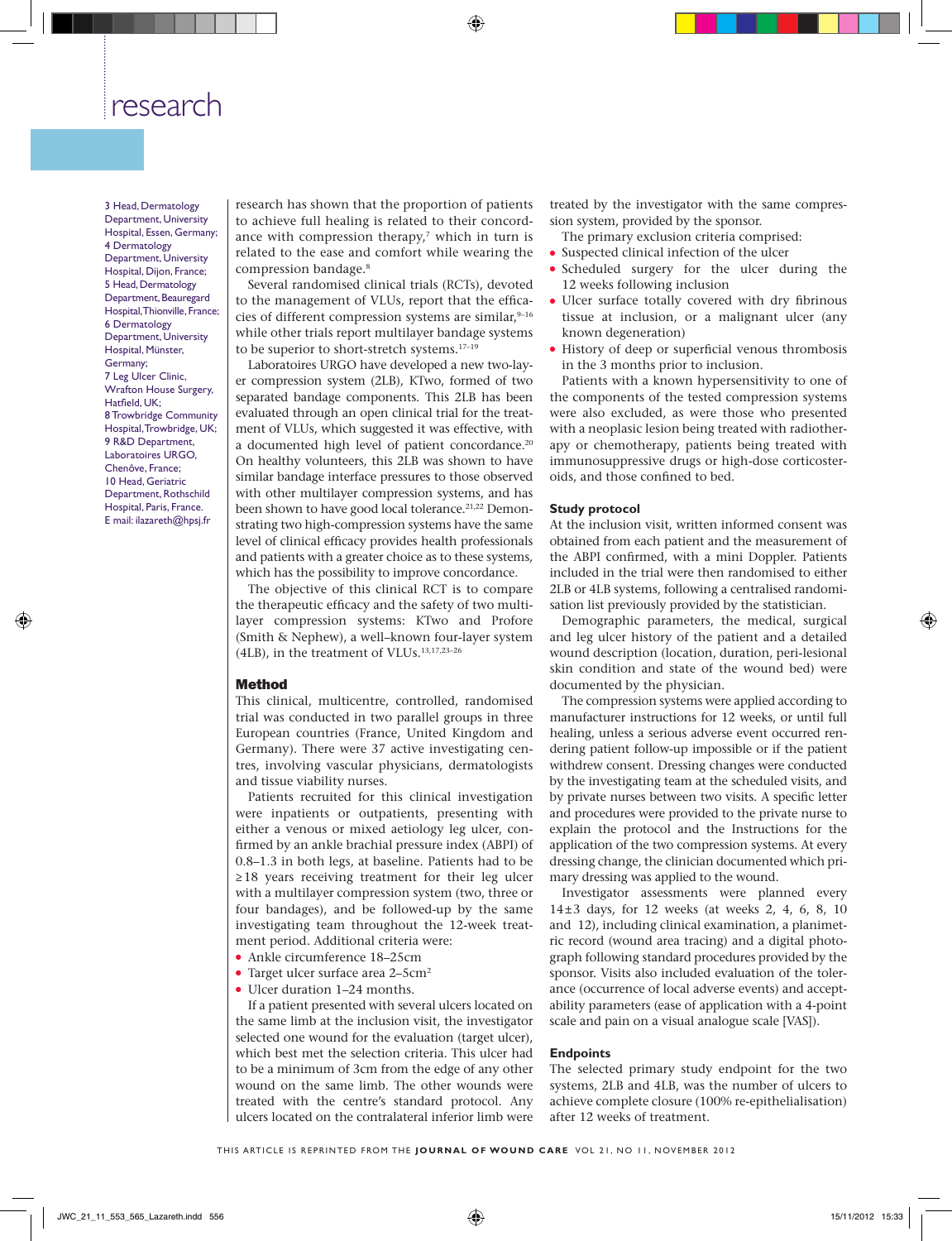### research

Secondary endpoints related to efficacy were the absolute wound area reduction (AWAR; in cm<sup>2</sup>) over the 12-week period, relative wound area reduction (RWAR; in %), relative wound area reduction ≥ 40% versus baseline by week 4 (RWAR≥ 40%) and the time taken to reach complete re-epithelialisation. RWAR≥ 40% at week 4 can be considered as a substitute endpoint, predictive of complete wound closure in 20-24 weeks.<sup>27-32</sup> Acetate tracings were measured centrally by two non-participating, blinded clinicians, using digital software (DeskTop Ruler; AVPSoft).

Other secondary outcomes considered were local tolerance (occurrence of local adverse events), change frequency of the compression systems and acceptability parameters (pain experienced from one compression system change to the next and ease of application by the study compression system).

### **Interventions**

The 2LB is composed of two separate bandage components: KTech (layer 1), a composite bandage formed of wadding and short-stretch compressive fabric, and KPress (layer 2), a cohesive long-stretch bandage made of acrylic, polyamide and elastane. Both layers are printed with pressure indicators designed to show when the bandages have been applied correctly (Fig 1), to reach the therapeutic level recommended to treat VLUs (approximately 40mmHg).4

The 4LB is comprised of four different bandages:

- Profore 1 (Softban natural), a natural wadding bandage
- Profore 2 (Softcrepe), a light conformable bandage
- Profore 3 (Litepress), a light compression bandage
- Profore 4 (Coplus), a flexible cohesive bandage.

The Profore kit also includes a Profore WCL (sterile wound contact layer), recommended by the manufacturer as a primary dressing for VLUs, and as a primary contact layer for other chronic and/or granulating skin wounds. The 4LB in the control group was selected as it is well-known and widely used worldwide.9,13,17,23–26 Its therapeutic efficacy in the management of leg ulcers has been demonstrated in several meta-analyses.<sup>19</sup>

Investigators were asked to use a non-impregnated neutral primary dressing, the choice of which was left to the discretion of the clinician. If the clinical condition of the wound justified use of an antimicrobial dressing (clinical signs suggesting high bacterial colonisation), its use had to be authorised by the clinical investigator and used for a maximum of 4 weeks.

During the study period, only sterile saline was used for wound cleansing during dressing change, with dressing change frequency dictated by exudate level and the clinical aspect of the wound. However, other local treatments (pastes, corticosteroids) were permitted for application around the lesions, with their use documented in the case report form.



**Fig 1. Two-layer bandage components with pressure indicators, both relaxed (a) and stretched to therapeutic levels (b)**

#### **Ethics**

This trial was conducted according to the European good clinical practice (GCP) recommendations, the principles of the declaration of Helsinki (1975) and the specific regulations of the three countries involved. Laboratoires URGO commenced the trial after approval from the French Agency for the Safety of Health Products (AFSSAPS Registration no. 2009- A00815-52) and approval of the French Medical Ethics Committee of Paris Ile de France VIII (IDF8. No. 09 01 01). In the UK, the National Research Ethics Service, South East Research Ethics Committee, Kent (C-REC) issued a favourable opinion (No. 09/ H1102/91) for the initiation of this clinical trial, which was sent to the individual local ethics committees (L-REC) of the investigating centres. In Germany, approval (no. 10-4479) was issued from the Ethik-Kommission der Medizinischen Fakultät der Universität Duisburg-Essen.

At baseline and before inclusion, each patient received a full brief on the study objectives, its potential contraindications and benefits, both verbally and in writing, before giving their written consent to participate in the trial.

#### **Statistical analysis**

Data analyses were conducted by a company (Vertical), independent of the sponsor, in accordance with the statistical analysis plan, approved by the different parties involved in the trial. Non-inferiority analyses were done on the intention-to-treat (ITT) and per-protocol (PP) populations and conclusions could only be drawn if these two analyses yielded results of the same order. All analyses were performed using SPSS software (v18.0; IBM Inc.).

The comparability of the two groups at baseline was evaluated using Student's t-test or non-parametric test for continuous data, and Chi-squared test or Fisher's exact test for categorical. Treatment efficacy was evaluated by analysing the primary endpoint (100% re-epithelialisation) assessed at the last available evaluation. The last observed value carried forward (LOVCF) procedure was used to compensate for missing data relating to describe wound area

#### **References**

**1** Felty, C., Rooke T.W. Compression therapy for venous chronic insufficiency. Semin Vasc Surg. 2005; 18: 1, 36–40. **2** O'Meara, S., Cullum, N.A., Nelson, E.A. Compression for venous leg ulcers. Cochrane Database Syst Rev. 2009; 1: CD000265. **3** Iglesias, C., Nelson, E.A., Cullum, N.A., Torgerson, D.J.. Venus I: A randomised controlled trial of two types of bandage for treating venous leg ulcers. Health Technol Assess. 2004; 8: 29, 1–105. **4** Vin, F., Benigni, J.P. Compression therapy. International Consensus Document Guidelines according to scientific evidence. Int Angiol. 2004; 23: 4, 317–345. **5** Todd, M. Venous leg ulcers and the impact of compression bandaging. Br J Nurs. 2011; 20: 21, 1360–1364. **6** Vowden, K.R., Mason, A., Wilkinson, D., Vowden, P. Comparison of the healing rates and complications of three four-layer bandage regimens. J Wound Care. 2005; 9: 6, 269–272. **7** Moffatt, C.J. Factors that affect concordance with compression therapy. J Wound Care. 2004; 13: 7, 291–294. **8** Mudge, E., Ivins, N., Simmonds, W., Price, P. Adherence to a 2-layer compression system for chronic venous ulceration. Br J Nurs. 2007; 16: 20. S4, S6, S8 passim. **9** Moffatt, C.J., Simon, D.A.,

⊕

Franks, P.J. et al. Randomized trial comparing two four-layer bandage systems in the management of chronic leg ulceration. Phlebology. 1999; 14: 4, 139–142.

THIS ARTICLE IS REPRINTED FROM THE **JOURNAL OF WOUND CARE** VOL 21, NO 11, NOVEMBER 2012

s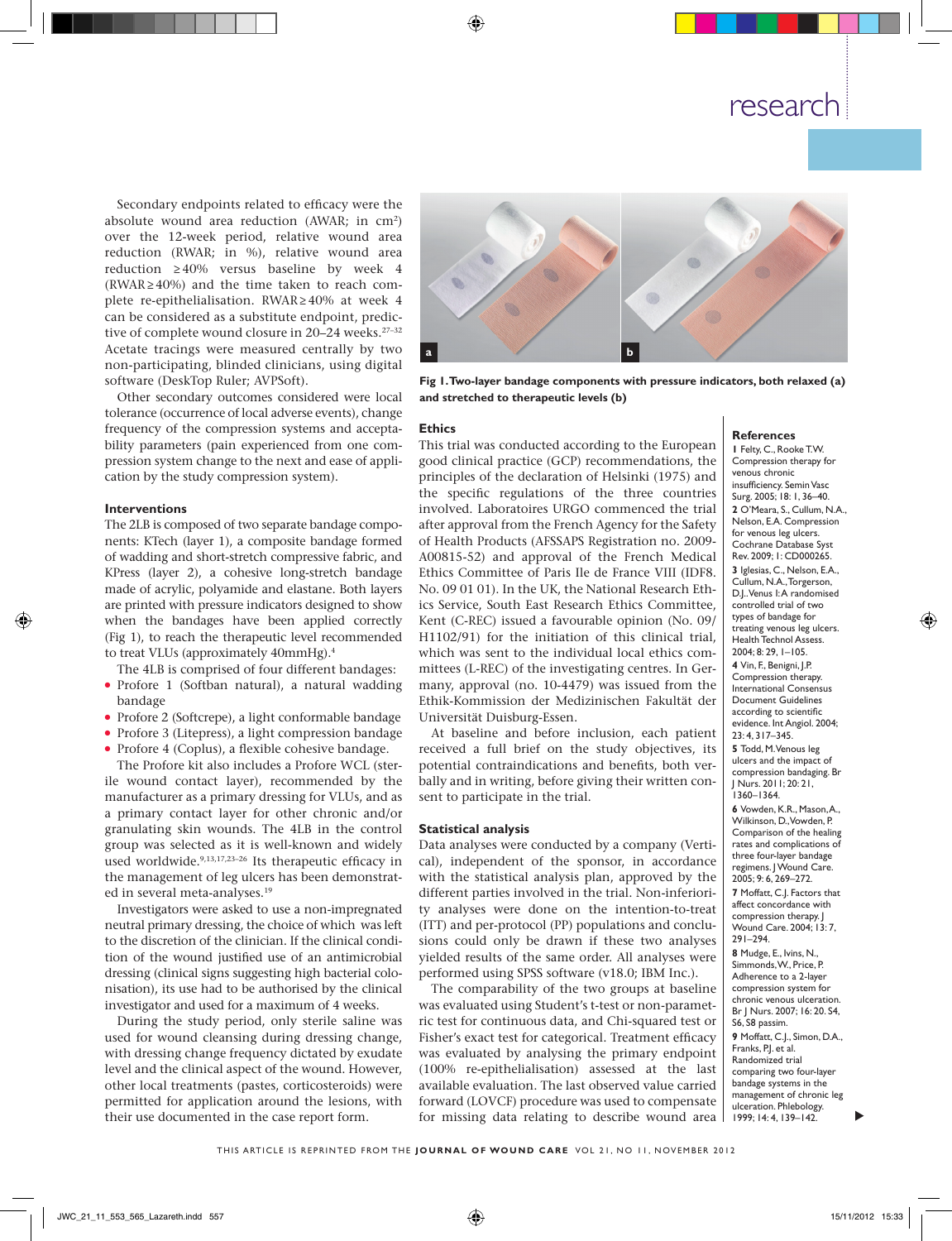## research



regression (WAR) over time. AWAR and RWAR were calculated from the last available evaluation and compared by covariance analysis using the baseline value as covariant and the compression system and country as fixed factors.

The Kaplan-Meier test was employed, followed by the log-rank test to analyse the time taken to achieve complete wound closure. Prevalence of pain and ease of application were compared using the Chi-squared test. Any possible influence due to the country, due to different levels of clinical experience with the studied systems in the different countries, was analysed using a Mantel-Haenzel test on both parameters.

The percentage of patients experiencing at least one event was compared between the groups using Fisher's exact test. All other analyses on tolerance were purely descriptive.

#### **Sample size**

A non-inferiority (NI) margin of 15% was considered acceptable by the investigating coordinators to document the NI of the tested 2LB compared with the reference 4LB system on wound closure rate, following 12 weeks of treatment, as both multilayer compression systems provide a similar, effective interface pressure after application on inferior limbs.20

Based on published literature, 4,18,27,33-36 a wound

closure rate of approximately 80% was expected after 12 weeks. Under these conditions, it was necessary to recruit a minimum of 88 patients into each treatment group (176 patients in total).

The NI margin initially decided in the protocol, corresponded to –15% and NI was concluded only if the one-sided 95% confidence interval (CI) for the difference in closure rates between the 2LB and 4LB groups did not include this limit ( $\alpha$ =0.05; i.e. there is a 95% chance that the 2LB is at least 85% as good as the control 4LB). Given the results obtained, a stricter, supplementary approach (sensitivity analysis) was used to confirm the initial results. This analysis used a –10% NI margin and a one-sided 97.5%CI ( $α=0.025$ ).

### Results

A total of 187 patients were recruited into the study over a period of 15 months, from November 2009 to January 2011. One patient withdrew consent on the day of inclusion, before application of the compression system, leaving 186 patients (n=93 and n=93 in the 2LB and 4LB group, respectively).

Inclusion of patients by country showed a heterogeneous distribution. French investigators included 69% of participants (n=130), while investigators in the UK and in Germany included 19% (n=35) and

THIS ARTICLE IS REPRINTED FROM THE **JOURNAL OF WOUND CARE** VOL 21, NO 11, NOVEMBER 2012

Moffatt, C.J. et al. Randomized trial of cohesive short-stretch versus four-layer bandaging in the management of venous ulceration. Wound Repair Regen. 2004; 12: 2, 157–162.

**11** Franks, P.I., Moffatt, C.I., Ellison, D.A. et al. Quality of life in venous ulceration: a randomized trial of two bandage systems. Phlebology. 1999; 14: 3, 95–99.

**12** Partsch, H., Damstra, R.J., Tazelaar, D.J. et al. Multicentre, randomised controlled trial of four-layer bandaging versus short-stretch bandaging in the treatment of venous leg ulcers. Vasa. 2001; 30: 2,

108–113. **13** Moffatt, C.J., McCullagh, L., O'Connor, T. et al. Randomized trial of four-layer and two-layer bandage systems in the management of chronic venous ulceration. Wound Repair Regen. 2003; 11: 3, 166–171.

⊕

**14** O'Brien, J.F., Grace, P.A., Perry, I.J. et al. Randomized clinical trial and economic analysis of four-layer compression bandaging for venous ulcers. Br J Surg. 2003; 90: 7, 794–798. **15** Harrison, M.B., Vandenkerkhof E.G. Hopman, W.M. et al. The canadian bandaging trial: evidence-informed leg ulcer care and the effectiveness of two compression technologies. BMC Nurs. 2011; 10: 1, 20.

**16** Wong, I.K., Andriessen, A., Charles. H.E. et al. Randomized controlled trial comparing treatment outcome of two compression bandaging systems and standard care without compression in patients with venous leg ulcers. J Eur Acad Dermatol Venereol. 2012; 26: 1, 102–110.

**17** Ukat, A., Konig, M., Vanscheidt, W., Münter, K.C. Short-stretch versus multilayer compression for venous leg ulcers: a comparison of healing rates. J Wound Care. 2003; 12: 4, 139–143. **18** Nelson, E.A., Iglesias, C.P., Cullum, N., Torgerson, D.J. Randomized clinical trial of four-layer and short-stretch compression bandages for venous leg ulcers (Venus I). Br J Surg. 2004; 91: 10, 1292–1299.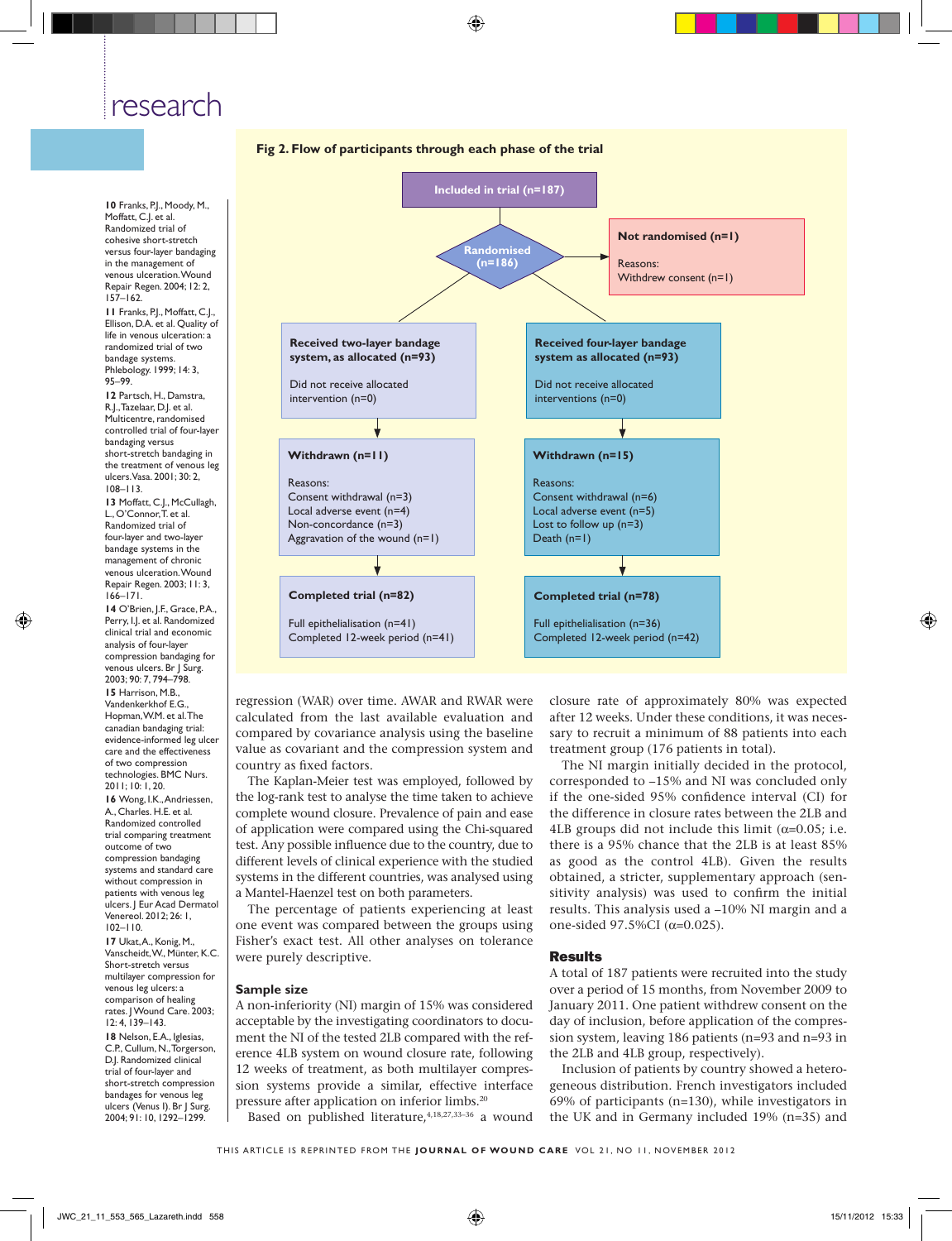### research

**19** O'Meara, S., Tierney, J.,

### **Table 2. Baseline VLU characteristics**

|                                      | 2LB<br>$(n=93)$ | 4LB<br>$(n=93)$ |
|--------------------------------------|-----------------|-----------------|
| Female (n)                           | 48 (52%)        | 54 (58%)        |
| Age (years)*                         | $72.9 \pm 13.5$ | $71.9 \pm 12.1$ |
| BMI $(kg/m2)*$                       | $27.6 \pm 5.8$  | $28.5 \pm 5.9$  |
| <b>Comorbidities (n)</b>             |                 |                 |
| · High blood pressure                | 56 (60%)        | 59 (63%)        |
| <b>•</b> Arthrosis                   | 36 (39%)        | 36 (39%)        |
| • Diabetes                           | 12(13%)         | 16(17%)         |
| • Contact dermatitis                 | 18 (19%)        | 17(18%)         |
| • Smoking                            | 12(13%)         | 7(7.5%)         |
| · History of DVT                     | 29 (31%)        | 26 (28%)        |
| • History of venous surgery 12 (13%) |                 | 10(11%)         |
| ABPI*                                | $1.06 \pm 0.12$ | $1.06 \pm 0.13$ |
| $\bullet$ median                     | 1.00            | 1.00            |
| Patient status (n)                   |                 |                 |
| • Outpatient                         | 93 (100%)       | 89 (96%)        |
| Ankle mobility (n)                   |                 |                 |
| • Fully mobile                       | 69 (74%)        | 67 (72%)        |
| • Limited                            | 21(23%)         | 24 (26%)        |
| · Immobile                           | 3(3.2%)         | 2(2.2%)         |
| Patient mobility (n)                 |                 |                 |
| · Walking unaided                    | 68 (73%)        | 66 (71%)        |
| · Walking with aid                   | 25 (27%)        | 26 (28%)        |
| • Chairbound                         | $0(0.0\%)$      | 1(1.1%)         |

BMI=body mass index; DVT=deep vein thrombosis; ABPI=ankle brachial pressure index

12% (n=22), respectively. This was due to fewer investigating centres (7 in the UK and 5 in Germany) being involved compared with France (25 centres) and the study starting later in these two countries (March–October 2010 in the UK, and October 2010 to January 2011 in Germany).

One-hundred and sixty patients (86%) were followed until week 12, or until complete re-epithelialisation of their wound (Fig 2). Twenty-six patients (14%; 11 in the 2LB group and 15 in the 4LB group) discontinued the study prior to week 12 for reasons other than complete closure of their wound.

The two groups were not significantly different in terms of either patient or wound characteristics at baseline. Mean age at baseline was 72.4±12.8 years, with a mean body mass index (BMI) of  $28.0 \pm 5.9$  kg/m<sup>2</sup>. The most common comorbidites were hypertension

|                                                                                             | 2LB<br>$(n=93)$                    | 4LB<br>$(n=93)$                           |
|---------------------------------------------------------------------------------------------|------------------------------------|-------------------------------------------|
| Duration (months)*<br>· median [range]                                                      | $6.42 \pm 6.71$<br>$4 [0.25 - 36]$ | $6.81 \pm 6.66$<br>3.8 [0.25-24]          |
| Recurrent ulcer (n)                                                                         | 52 (56%)                           | 48 (52%)                                  |
| Wound surface area $(cm^2)^* 9.75 \pm 12.08 10.29 \pm 10.22$<br>· median [range]            | 5.94                               | 6.08<br>$[1.03 - 75.75]$ $[0.38 - 46.08]$ |
| Peri-lesional skin (n)                                                                      |                                    |                                           |
| $\bullet$ Healthy<br><b>• Erythematous</b><br>· Peri-wound eczema<br>Wound bed aspect (%)*† | 35 (38%)<br>35 (38%)<br>17(18%)    | 27 (29%)<br>43 (46%)<br>13(14%)           |
| • Granulation<br>median [range]                                                             | $57.3 \pm 33.1$<br>60 [0-100]      | $63.0 \pm 29.7$<br>70 [0-100]             |
| • Slough<br>median [range]<br>Ulcer location (n)                                            | $42.7 \pm 33.1$<br>40 [0-100]      | $36.1 \pm 29.1$<br>30 [0-100]             |
| • Internal malleolus<br><b>• External malleolus</b><br>$\bullet$ Other                      | 39 (42%)<br>18(19%)<br>36 (39%)    | 36 (39%)<br>23 (25%)<br>34 (37%)          |

\* Results presented as mean± SD;

† Percentage of wound area covered by granulation tissue or sloughy tissue (colorimetric scale)

(62%) and cardiovascular disease (30%), which was possibly related to the age of the study population. Diabetes, if present (15%), was mainly type 2 (96%) and any previous allergy or hypersensitivity was noted in 19% of the study population (Table 1).

The majority of the participants (n=182; 98%) were treated as outpatients and were consulted for treatment of their leg ulcers; 72% were walking easily and had ankles that were fairly flexible (73%).

At baseline, mean ABPI was 1.06±0.13mmHg, with a median value for the circumference of the ankles, measured using a tape measure, of approximately 23cm for both groups.

Mean surface area of the target ulcers was  $10.0 \pm 11.2$ cm<sup>2</sup> (median 6.0cm<sup>2</sup>) for both groups and the mean duration of the treated ulcers was slightly over 6 months (mean 6.6±6.7 months, median 4 months; Table 2). Target ulcers were most commonly located on the malleolar (62%) and they were primarily post-varicose (48%). The ulcers were also noted as being in the granulation phase of the healing process with peri-lesional skin being healthy in only a third of the patients, irrespective of the group.

There were no significant differences between groups with regard to the number of ulcers of >6 months duration (42% and 43% for the 2LB and 4LB groups, respectively; p=0.88), or for the number

Cullum, N. et al. Four layer bandage compared with short-stretch bandage for venous leg ulcers: systematic review and meta-analysis of randomised controlled trials with data from individual patients. BMJ. 2009; 338: 7702, 1054–1077. **20** Benigni, J.P., Lazareth, I., Parpex, P. et al. Efficacy, safety and acceptability of a new two-layer bandage system for venous leg ulcers. J Wound Care. 2007; 16: 9, 385–390. **21** Junger, M., Ladwig, A.,

Bohbot, S., Haase, H. Comparison of interface pressures of three compression bandaging systems used on healthy ,<br>volunteers. J Wound Care. 2009; 18: 11, 474–480. **22** Hanna, R., Bohbot, S. Sub-bandage pressure measurements and usability

between three compression bandage systems. Br J Nurs. 2008; 17: 20 (Suppl.), S16–24.

**23** Polignano, R., Bonadeo, P., Gasbarro, S., Allegra, C. A randomized controlled study of four-layer compression versus Unna's boot for venous ulcers. I Wound Care. 2004; 13: 1, 21–24. **24** Partsch, H., Damstra, R.J., Tazelaar, D.J. et al. Multicentre, randomised controlled trial of four-layer bandaging versus short-stretch bandaging in the treatment of venous leg ulcers. Vasa. 2001; 30: 2, 108–113. **25** Gupta, A.K., Koven, J.D., Lester, R. et al. Open-label study to evaluate the healing rate and safety of the Profore extra four-layer bandage system in patients with venous leg ulceration. J Cutan Med Surg. 2000; 4:  $1, 8 - 11.$ 

⊕

**26** Moffatt, C.J., Edwards, L., Collier, M. et al. A randomised controlled 8-week crossover clinical evaluation of the 3m Coban 2-layer compression system versus Profore to evaluate the product performance in patients with .<br>venous leg ulcers. Int Wound J. 2008; 5: 2, 267–279. **27** Margolis, D.J., Allen-Taylor, L., Hoffstad, O., Berlin, J.A. The accuracy of venous leg ulcer prognostic models in a wound care system. Wound Repair Regen. 2004; 12: 2, 163–168. **28** Prince, S., Dodds, S.R. Use of ulcer size and initial responses to treatment to predict the healing time of leg ulcers. | Wound Care. 2006; 15: 7, 299–303.

THIS ARTICLE IS REPRINTED FROM THE **JOURNAL OF WOUND CARE** VOL 21, NO 11, NOVEMBER 2012

⊕

s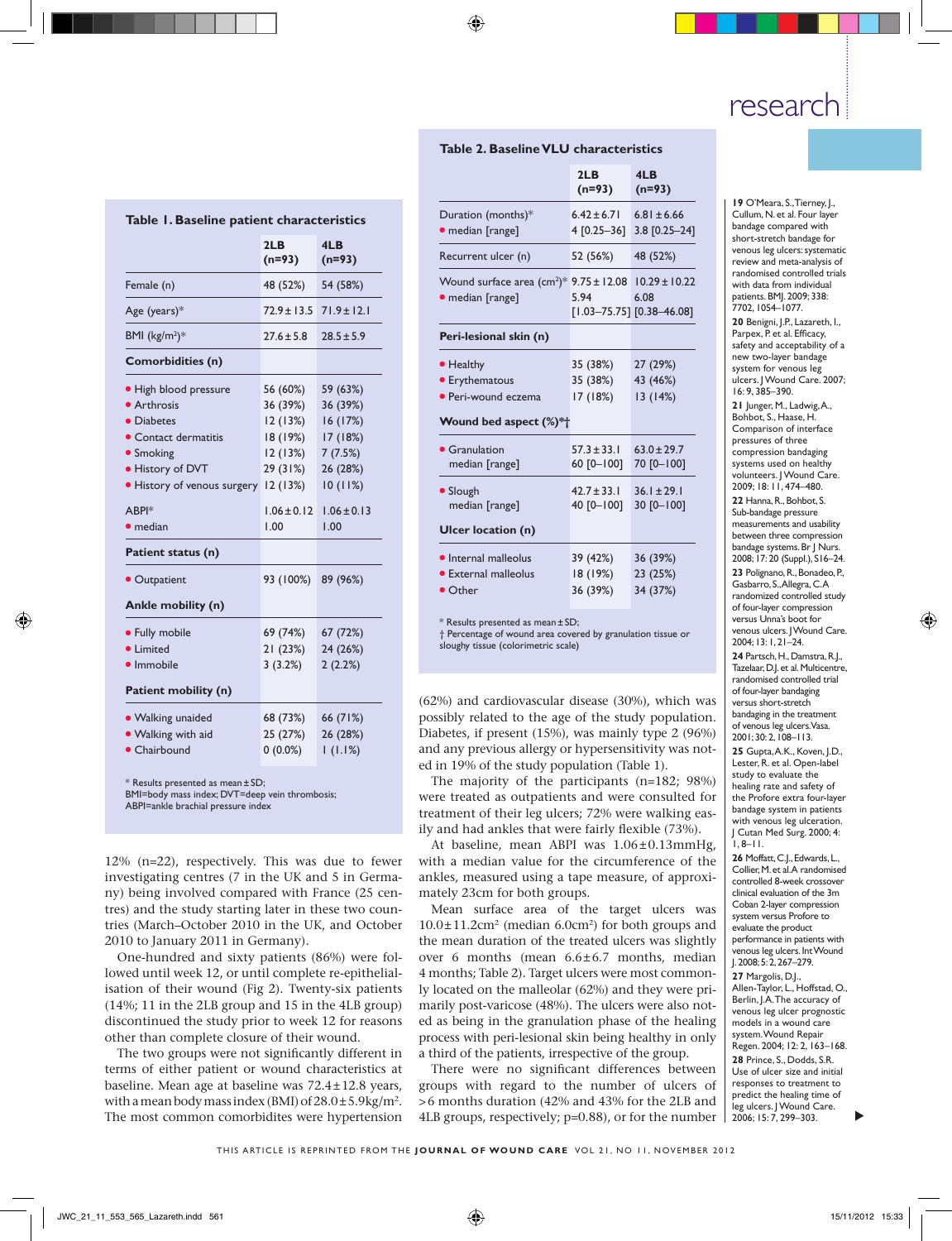⊕

### research

**Table 3. Analysis of the primary endpoint in the intention-totreat (ITT) and per-protocol (PP) populations**

|                                                     | <b>ITT</b> population   |          | <b>PP Population</b>   |          |
|-----------------------------------------------------|-------------------------|----------|------------------------|----------|
|                                                     | 2LB                     | 4LB      | 2LB                    | 4LB      |
| No. of patients                                     | 93                      | 93       | 62                     | 66       |
| Wound closure (n)                                   | 41 (44%)                | 36 (39%) | 30 (48%)               | 25 (38%) |
| Difference (%)                                      | 5.38%                   |          | 10.5%                  |          |
| Lower limit of unilateral 95%CI                     | $-6.52%$                |          | $-3.94%$               |          |
| Lower limit of unilateral 97.5%CI                   | $-8.77%$                |          | $-6.68%$               |          |
| <b>Non-inferiority</b>                              |                         |          |                        |          |
| $\bullet$ Margin $-15%$<br>$\bullet$ Margin $-10\%$ | p < 0.005<br>$p=0.0165$ |          | p < 0.001<br>p < 0.001 |          |

of ulcers >10cm2 (26% and 34% for the 2LB and 4LB groups, respectively; p=0.20) at baseline, both of which are known prognostic factors for healing.<sup>27</sup>

Prior to inclusion in the study, a venous compression system had already been applied to 84% of patients (n=157). The compression systems removed on the day of patient's inclusion, were mainly single-layer (43%), specifically long-stretch compression bandages in 24% of cases. Only 28% of the patients were receiving treatment with multilayer compression bandages (2LB, 3LB or 4LB).

The ITT population was defined as all randomised patients who received at least one application of the system allocated by randomisation (186 patients). The PP population was defined as all subjects who did not deviate from the protocol and who were treated with the allocated compression system for a period of at least 4 weeks (128 patients; 62 and 66 patients in the test and control groups respectively).

### **Primary endpoint: efficacy**

Mean duration of follow-up was similar for both groups  $(66.6 \pm 25.2$  days and  $62.9 \pm 26.1$  days in the test and control groups, respectively; p=0.332). In the ITT analysis, 41 ulcers (44%) in the 2LB group and 36 ulcers (39%) in the 4LB group were considered, by the investigators, to have complete re-epithelialisation (Fig 3).

A difference in complete closure rates of 5.38% was noted, with –6.52% being the lower margin of the one-sided 95%CI. The lower margin of the onesided 97.5%CI was –8.77%. NI with a –10% margin was therefore accepted (p=0.0165; Table 3).

In the PP analysis, complete closure rates of 48% and 38% were obtained, giving a difference of 10.5% in favour of 2LB. The lower margin of the one-sided 95%CI was –3.94% and the lower margin of the one-





ITT=intention to treat population; PP=per-protocol population

sided 97.5%CI was –6.68%. NI with a –10% margin was therefore accepted  $(p<0.001$ ; Table 3).

Wound closure rates in all three involved countries were also higher in the 2LB group (both in the ITT and PP populations), suggesting the NI conclusion to be homogeneous and country-independent.

#### **Secondary endpoints**

The planimetric area was documented by the investigator on a twice monthly basis during the 12 weeks of treatment. The last absolute wound area value available at week 12 was 0.48cm2 versus 1.33cm2 in the test and control groups, respectively (p=0.279; Fig 4), compared with 5.9cm<sup>2</sup> and 6.1cm<sup>2</sup> in the test and control groups, at baseline.

The last RWAR value available was –89.23% versus –81.82% in the test and control groups, respectively (p=0.353). The percentage of patients showing a RWAR of at least 40%, relative to baseline surface area by week 4, was also documented. The percentage of wounds showing a RWAR≥40% at week 4 was 47% of the ulcers treated with the 2LB versus 44% with the 4LB (Fig 5).

Time to complete re-epithelialisation was also analysed between treatment groups, using the Kaplan-Meier test followed by the log-rank test. Mean time for complete re-epithelialisation was similar in both treatment groups with a median value of 91 days in both the ITT and PP analyses.

### **Local tolerance**

Overall, 39 local adverse events (LAEs) were considered to be related to the study compression systems; 16 LAEs reported by 11 patients in the 2LB group (12%) and 23 LAEs by 16 patients (17%) in the control group (p=0.99; Table 4).

The two LAEs most often encountered were as a result of pain (5.4% vs 6.4% in the test and reference group, respectively) and the appearance of de novo ulceration (4.3% vs 6.4% in the test and reference group, respectively). Treatment was discontinued for two patients in both treatment groups due to the

THIS ARTICLE IS REPRINTED FROM THE **JOURNAL OF WOUND CARE** VOL 21, NO 11, NOVEMBER 2012

**30** Margolis, D.J., Berlin, J.A., Strom, B.L. Risk factors associated with the failure of a venous leg ulcer to heal. Arch Dermatol. 1999; 135: 920–926. **31** Meaume, S., Couilliet, D., Vin, F. Prognostic factors for venous ulcer healing in a

**29** Phillips, T.J., Machado, F., Trout, R. et al. Prognostic indicators in venous ulcers. J Am Acad Dermatol. 2000; 43: 4, 627–630.

⊕

non-selected population of ambulatory patients. J Wound Care. 2005; 14: 1, 31–34. **32** Gilman, T., Kantor, J., Margolis, D.J. A multicentre study of percentage change in venous leg ulcer area as a prognostic index of healing at 24 weeks. Br J Dermatol. 2003; 149: 4, 896–898. **33** Miller, C., Kapp, S., Newall, N. et al. Predicting concordance with multilayer compression bandaging. J Wound Care. 2011; 20: 3, 101–112. **34** Duby, T., Hoffman, D., Cameron, C. et al. Randomized trial in the treatment of venous leg ulcers comparing short-stretch bandages, four layer bandage system, and a long stretch paste-bandage system. Wounds. 1993; 5: 276–279. continued on page 565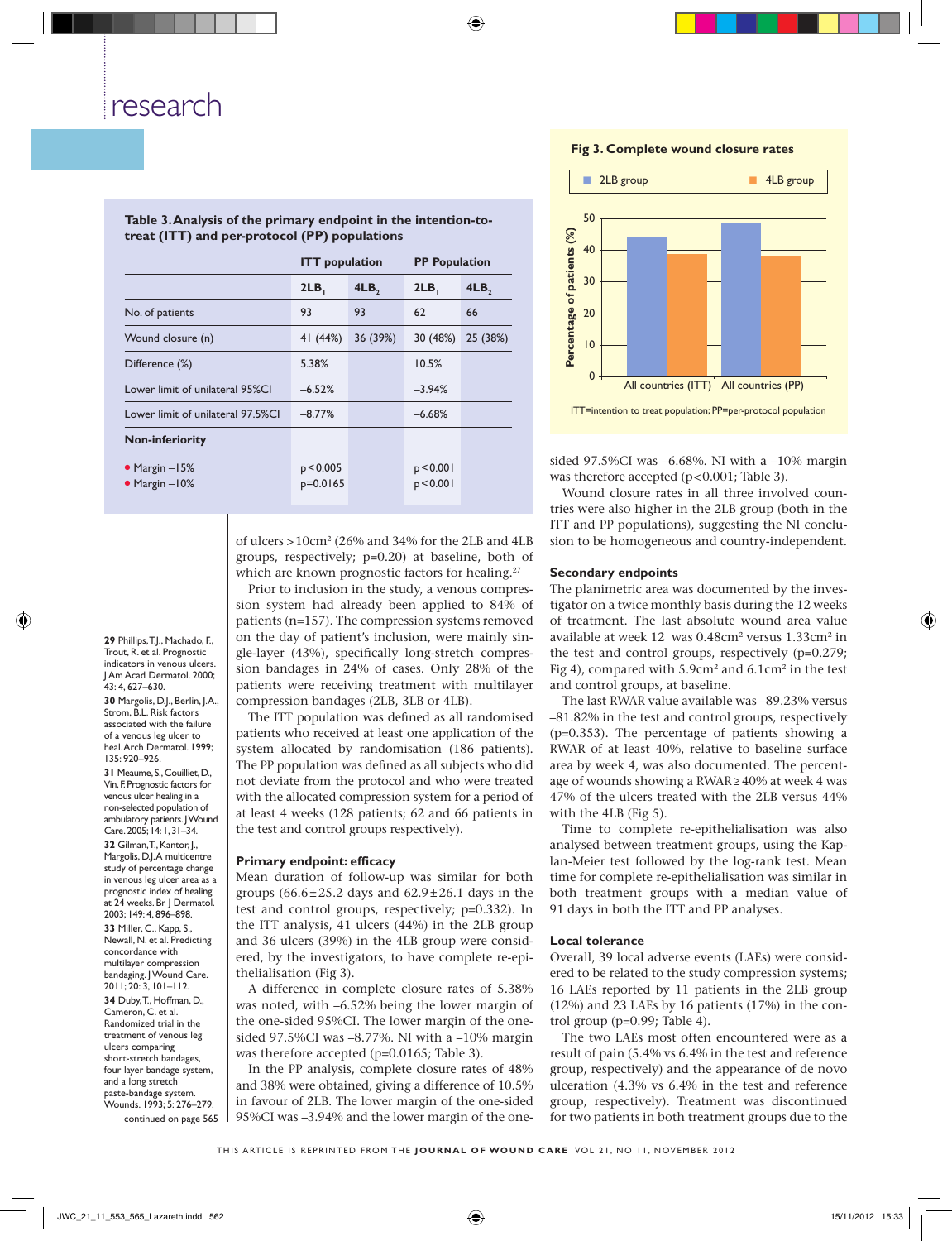occurrence of LAE (eczema and de novo ulceration in the test group, and both due to pain in the control group) and due to temporary discontinuation of the 4LB in two patients.

With regard to the condition of the peri-lesional skin at the end of the treatment with the allocated compression systems (week 12 or discontinuation of treatment), the condition of the peri-lesional skin had improved slightly in both groups. It was considered to be 'healthy' in 44% vs 33% of the patients in the test and control groups, respectively, compared with 38% and 31% of the patients at baseline.

### **Acceptability**

⊕

A total of 999 medical visits were documented in the 12-week study period; 519 compared with 480 visits in the test and reference groups, respectively. In addition, 1536 nursing treatments were carried out between the fortnightly investigator visits in the same time period.

Pain occurring between the dressing changes was documented by the physicians (intensity rated on a 4-point scale and on a 100mm VAS). Pain between dressing changes (VAS values) was seen to decrease from one physician evaluation to the next, in both treatment groups, with a more significant reduction in the 2LB than the 4LB group; however, this was not significant (Fig 6).

The intensity of the pain experienced was considered to be 'moderate' or 'marked' by 10% of patients in the test group compared with 20% of the patients in the control group. In addition, pain was noted to be 'intermittent' in 25% versus 36% of cases in the test and control groups, respectively.

The 2LB was considered to be significantly easier to apply than the reference compression system (p=0.038), with application of the 2LB considered to be 'very easy' in 62% of cases compared with 47% of cases with the 4LB. In addition, the 4LB was considered to be 'difficult' to apply in 4.3% of cases. This was particularly marked in France (46% vs 34% considered 'very easy' for the 2LB and 4LB , respectively; p=0.001, Mantel-Haenzel test).

### **Frequency of dressing changes**

The median number of compression systems used per week in the two treatment groups for all countries together was 2.08 versus 2.13 in the test and control groups, respectively; however, variations were observed between countries. Although bandage change frequency was similar in France and Germany where elastic monolayer bandage and shortstretch compression are widely used, the frequency was lower in UK where non-removable multilayer compression is generally used, with 1.2 and 1.1 compression systems used per week in the test and the control group respectively.

Neutral dressings (hydrocellular, alginate,



**Fig 5. Relative wound surface area reduction (RWAR) over time**



Hydrofiber, hydrogel or contact-layer dressings) were used in 87% versus 90% of cases in the test and control groups, respectively (Table 5). Active primary dressings were used in 13% versus 9.8% of ulcer care operations in the 2LB and 4LB groups and the majority of these were silver dressings (7.6% vs 9.0%).

#### **Discussion**

The primary objective of this clinical trial (the Odyssey trial) was to evaluate the efficacy of two multilayer compression systems in the management of venous and mixed aetiology leg ulcers. This study involved 37 European investigating centres (25 centres in France, 7 in the UK and 5 in Germany). This multicentred approach was essential to account for any variations in closure rate due to the experience of the clinician.

The 2LB (KTwo) has previously been evaluated in

s

⊕

THIS ARTICLE IS REPRINTED FROM THE **JOURNAL OF WOUND CARE** VOL 21, NO 11, NOVEMBER 2012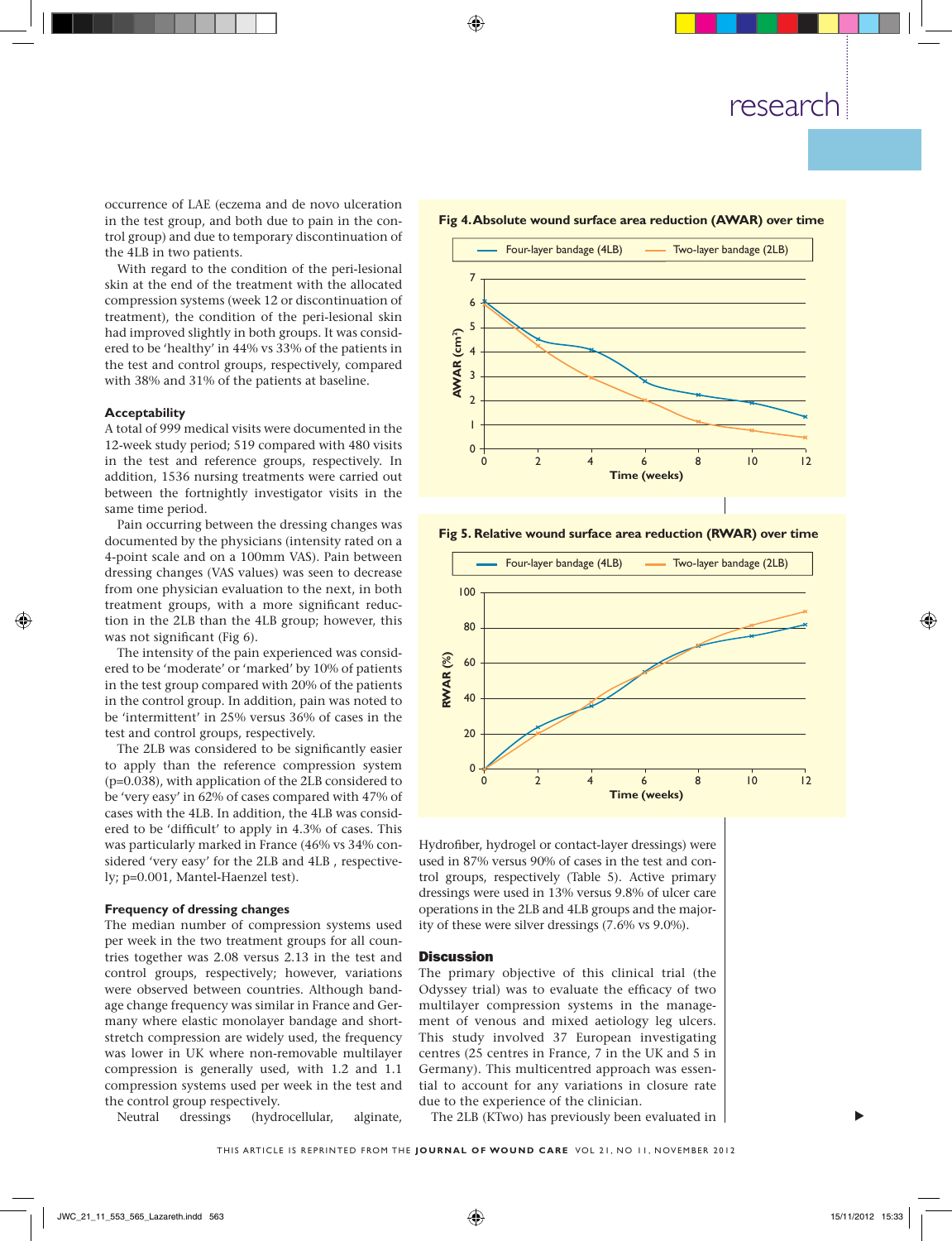### research



a non-comparative clinical trial for similar indications,<sup>20</sup> and has also been evaluated in studies involving healthy volunteers, to measure the level of interface pressure with different compression systems.21,22 Previous clinical findings of the pilot study reported a median wound area reduction of 72.5% after 6 weeks (and a 24% wound closure rate).<sup>20</sup> Jünger et al.<sup>21</sup> reported similar interface pressure values for both KTwo and Profore compression systems following several days of application. This can be directly compared to those achieved by clinicians, unfamiliar with this two-layer system, where the interface pressure was 30–50mmHg in 85% of cases for the KTwo system and 65% of cases for the Profore system,<sup>22</sup> values deemed to be sufficient for the effective treatment of leg ulcers.<sup>4</sup>

Therefore, the Odyssey RCT was designed to provide a clinical demonstration of non-inferiority between the two systems. The Profore compression system was chosen as the control group as it is considered to be the reference system for this indication, due to several RCTs demonstrating its therapeutic advantages in the management of leg ulcers,9,12,13,17,23,26 as underlined by the French National Authority for Health.<sup>37</sup>

The ITT analysis showed that complete wound closure was achieved in 44% of the patients in the 2LB group and 39% in the control group. As the difference corresponded to 5.38%, NI within a –10% margin may be considered as being demonstrated with a 95%CI and a 97.5%CI (p=0.0165). The PP analysis showed that complete wound closure was obtained in 48% of the patients in the 2LB and 38% in the control group, a difference of 10.5%. NI within a –10% margin can, therefore, be considered as being demonstrated with a 95%CI and 97.5%CI (p=0.001). These two analyses (strict ITT population and PP population) yielded very similar conclusions, thereby supporting the non-inferiority of the 2LB

### **Table 4. Number and nature of local adverse events**

| Local adverse event (n)      | 2LB<br>$(n=93)$ | 4LB<br>$(n=93)$ |
|------------------------------|-----------------|-----------------|
| $\bullet$ Pain               | 5               | 6               |
| $\bullet$ De novo ulceration | 4               | 6               |
| $\bullet$ Fczema             | 3               | $\overline{2}$  |
| • Infection                  | $\mathfrak{p}$  | 5               |
| • Skin Irritation            | ı               |                 |
| • Pruritus                   |                 | $\mathcal{P}$   |
| • Bandage too tight          |                 |                 |
| $\bullet$ Other              |                 |                 |
| Total (n)                    | 16              | 23              |
| No. of patients with LAE(s)  | 11 (12%)        | 16(17%)         |

### **Table 5. Primary dressings applied**

| <b>Dressing type</b>  | <b>Nursing operations (n)</b> |            |  |
|-----------------------|-------------------------------|------------|--|
|                       | 2LB                           | 4LB        |  |
| Neutral contact layer | 381 (52%)                     | 331 (51%)  |  |
| Neutral dressing      | 261 (36%)                     | 259 (40%)  |  |
| Silver dressing       | 56 (7.6%)                     | 59 (9.0%)  |  |
| <b>NOSF</b> dressing  | 36 (4.9%)                     | 5(0.8%)    |  |
| Total                 | 734 (100%)                    | 654 (100%) |  |

NOSF=nano-oligosaccharide factor

system in relation to the 4LB system.

Wound closure in all three countries concerned was also consistently higher in the 2LB group (both in the ITT and PP populations,  $p=n/s$ ), suggesting that the NI was homogeneous and independent of the evaluating country. Furthermore, for all other secondary efficacy endpoints tested (relative and absolute reductions in wound surface area at week 12, percentage of patients with ≥40% reduction in wound surface area by week 4), a value highly predictive of venous ulcer healing by week 20.27–32 Similar results were obtained in both groups, but with a systematic trend in favour of the 2LB.

As neutral dressings were applied to the treated wounds in 87% and 90% of documented dressing changes during the study in the test and control groups, respectively, the healing rate observed for each group may reasonably be attributed to the two study compression systems. This is supported by analysis undertaken by certain health agencies in a number European countries (France, UK and Spain), which have recently reported that neutral dressings, of whatever class, have not yet demonstrated any differences between them in terms of efficacy, regarding the healing process.37–40

The secondary endpoints, including ease of appli-

THIS ARTICLE IS REPRINTED FROM THE **JOURNAL OF WOUND CARE** VOL 21, NO 11, NOVEMBER 2012

⊕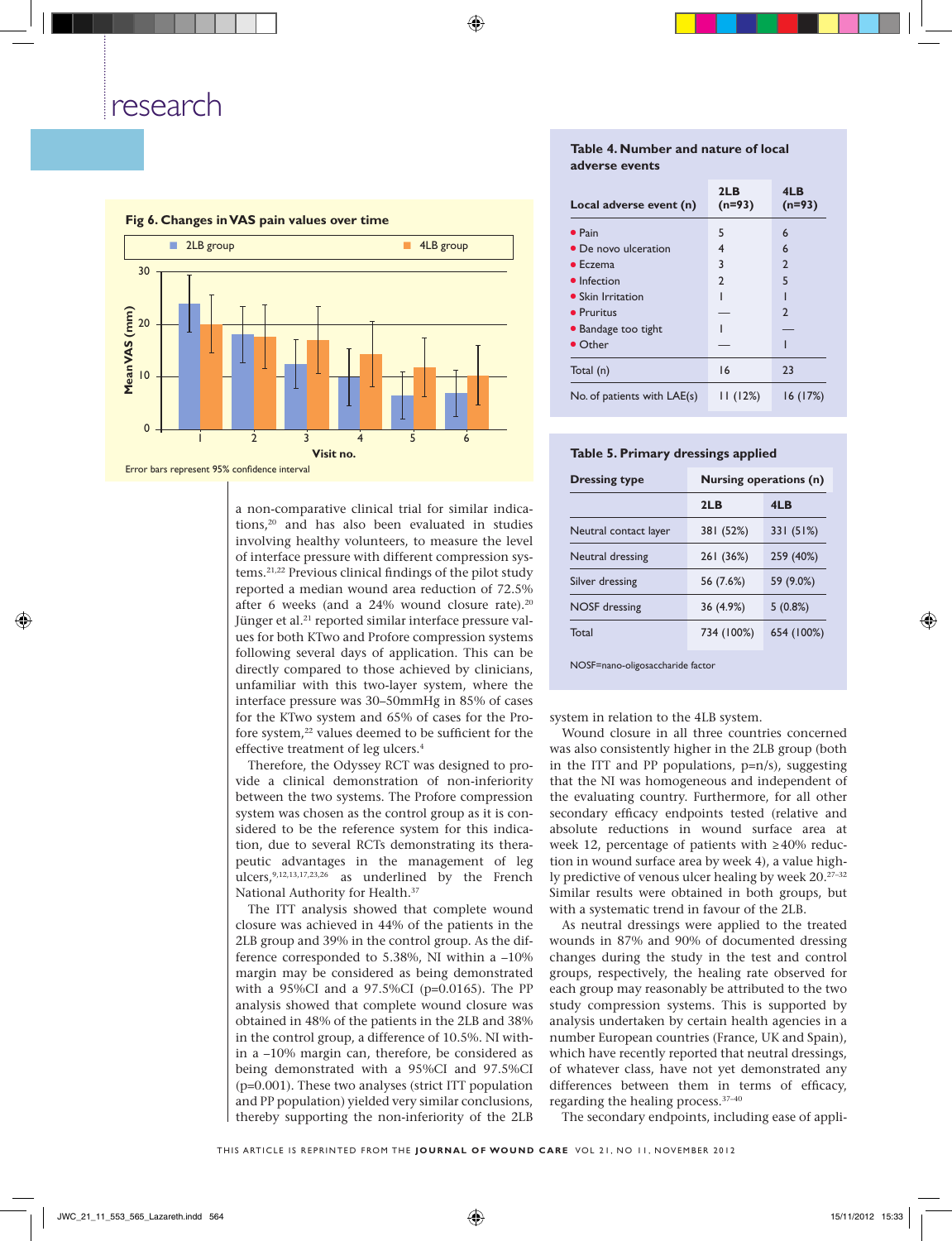⊕

### research

cation, showed the 2LB to be considered significantly easier to apply than the 4LB by investigators at the inclusion visit (p=0.031). These results recorded for patients with leg ulcers, are consistent with those recorded on healthy volunteers,<sup>21</sup> where KTwo was considered 'very easy' to apply in 63% of cases compared with 47% of cases with Profore.

Regarding the tolerance profiles of the study compression systems, 16 and 23 LAEs, either possibly or definitely related to the study systems, were reported in 11 and 16 patients in the 2LB and 4LB groups, respectively. Pain was reported by five and six patients in the 2LB and 4LB groups, respectively, with one patient in the 2LB group and five in the 4LB considering it to be 'severe'. This led to premature withdrawals from the trial for two patients in the control group (and none in the test group).

VAS values expressing the pain experienced by the patient between two compression system changes, appeared to decrease more markedly over the followup period for the 2LB group than the control group; however, the difference was not significant.

Similar pain was reported by the Moffatt et al., $9$ where 53% of the patients (n=9) withdrew from the study prematurely because of intolerance to the same 4LB. More recently, an evaluation of the same 4LB system on healthy volunteers was discontinued because of pain experienced by 25% of the patients, whereas no study withdrawals were noted in the 2LB group.21 Furthermore, it has been documented that pain generated by a compression system may affect patient compliance with this aetiological treatment for venous disease.<sup>33</sup>

The results provided by the Odyssey trial are consistent with those in previous literature; however, care must always be taken when comparing the results of one clinical trial with those of another, particularly when the trials are conducted in different countries.

For the primary efficacy endpoint, the wound closure rate observed with the Profore system may be considered to be similar to that observed in other

studies evaluating this compression system with other four-layer systems.10,18,34,35 Similarly, the median time to closure of 91 days with 4LB was identical to that observed with all four-layer systems in a study Nelson et al.,<sup>18</sup> which evaluated wounds with a more positive prognosis (smaller and more recent VLUs).

Although the clinical data available today for venous trophic disorders are in favour of using multilayer compression, they do not specify whether the efficacy of such systems increases with the number of layers.36 Some published data, both the study by Ukat et al.<sup>17</sup> with Profore and the study by Nelson et al.<sup>18</sup> with several four-layer compression systems, tend to show that four-layer compression systems are significantly superior in the management of VLUs compared to short-stretch compression systems, with healing rates documented at week 12 and week 24 being higher with the multilayer systems.

This clinical data is consistent with those provided by a meta-analysis by O'Meara et al.,<sup>19</sup> which included five RCTs (797 patients). It concluded that multilayer bandage systems are superior to short-stretch bandages as they result in more rapid healing of leg ulcers, despite the fact that other clinical studies for the same indication have reported these two compression systems as showing similar efficacy.9,10,12–14,23

### Conclusion

Both analyses (ITT and PP populations) support the non-inferiority of the 2LB system (KTwo) compared with the 4LB system (Profore), with a very high level of confidence. The Odyssey clinical trial did not demonstrate the 2LB to be any less effective than the 4LB system in the therapeutic treatment of leg ulcers; however, it was considered easier to apply and was shown to be well-tolerated in all countries taking part in the evaluation. The 2LB also showed good local tolerance, particularly with regard to pain, representing an alternative to the conventional treatment with 4LB currently available.  $\blacksquare$ 

**35** Scriven, J.M., Taylor, L.E., Wood, A.J. et al. A prospective randomized trial of four layer versus short-stretch compression bandages for the treatment of venous leg ulcers. Ann Rev Coll Surg Engl. 1998; 80: 3, 215–220.

**36** Haute Autorité de Sante (HAS) Report. Compression devices for single use medical use in vascular disease. Revision of the list of reimbursable products and services. Service evaluation of devices [in French]. HAS, 2010. Available from: http:// tinyurl.com/99se6mt [Accessed Oct 2012]. **37** Haute Autorité de Sante (HAS) Report. Evaluation of primary and secondary dressings. Revision of the list of reimbursable products and services. Service evaluation of devices [in French]. HAS, 2007. Available from: http:// tinyurl.com/93vegko [Accessed Oct 2012]. **38** Chaby, G., Senet, P., Vaneau, M. Dressings for acute and chronic wounds: a systematic review. Arch Dermatol. 2007; 143: 10, 1297–1304.

**39** Palfreyman, S.J., Nelson, E.A., Lochiel, R., Michaels, J.A. Dressings for healing venous leg ulcers. Cochrane Database Syst Rev. 2006; 3: CD001103. **40** Bouza, C., Muñoz, A., Amate, J.M. Efficacy of modern dressings in the treatment of leg ulcers: a systematic review. Wound Repair Regen. 2005; 13: 3, 218–229.

⊕

THIS ARTICLE IS REPRINTED FROM THE **JOURNAL OF WOUND CARE** VOL 21, NO 11, NOVEMBER 2012